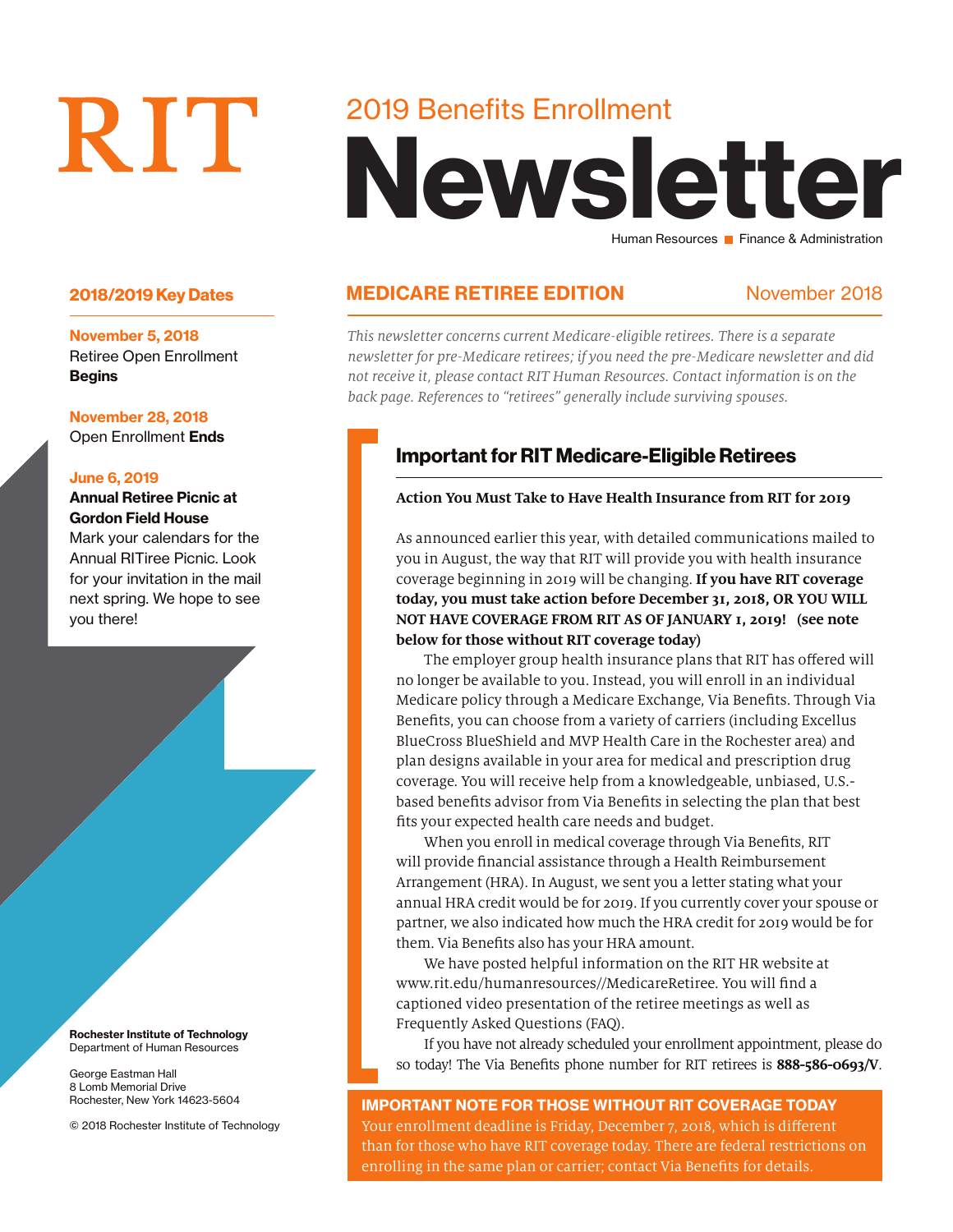# 2018 Open Enrollment News

#### Action Needed During Enrollment, If You Want to:

- Enroll in medical/prescription drug coverage. Remember, you must do this to have coverage from RIT in 2019; see page 1.
- Enroll, cancel, or change your vision care coverage
- Enroll or cancel your participation in the legal services plan
- Enroll, cancel, or change your identity theft protection coverage

#### How to Enroll or Make Changes

**Your current election for vision, legal services, and identity theft protection coverage will automatically continue into 2019.** The enclosed green *Retiree Benefits Enrollment Form* shows your current benefits with the 2019 contribution amounts.

You can make changes to your benefits, enroll in new benefits, or cancel benefits by completing the enclosed green *Retiree Benefits Enrollment Form*.

*In order to have medical/prescription drug coverage in 2019, you must contact Via Benefits at 888-586-0693/V to enroll in coverage. Refer to the details on pages 4-5.*

#### Change in Family/Employment Status

If you have a qualified family or employment status change during the year (e.g., spouse gains or loses employment), you are eligible to make a mid-year change for the following benefits, as long as you notify RIT's Human Resources within 31 days of the event. Otherwise, you must wait until the next annual Open Enrollment. The event must be consistent with the change you want to make.

#### You can make changes to the following benefits, which will be effective January 1, 2019:

- Vision
- Legal Services Plan
- Identity Theft Protection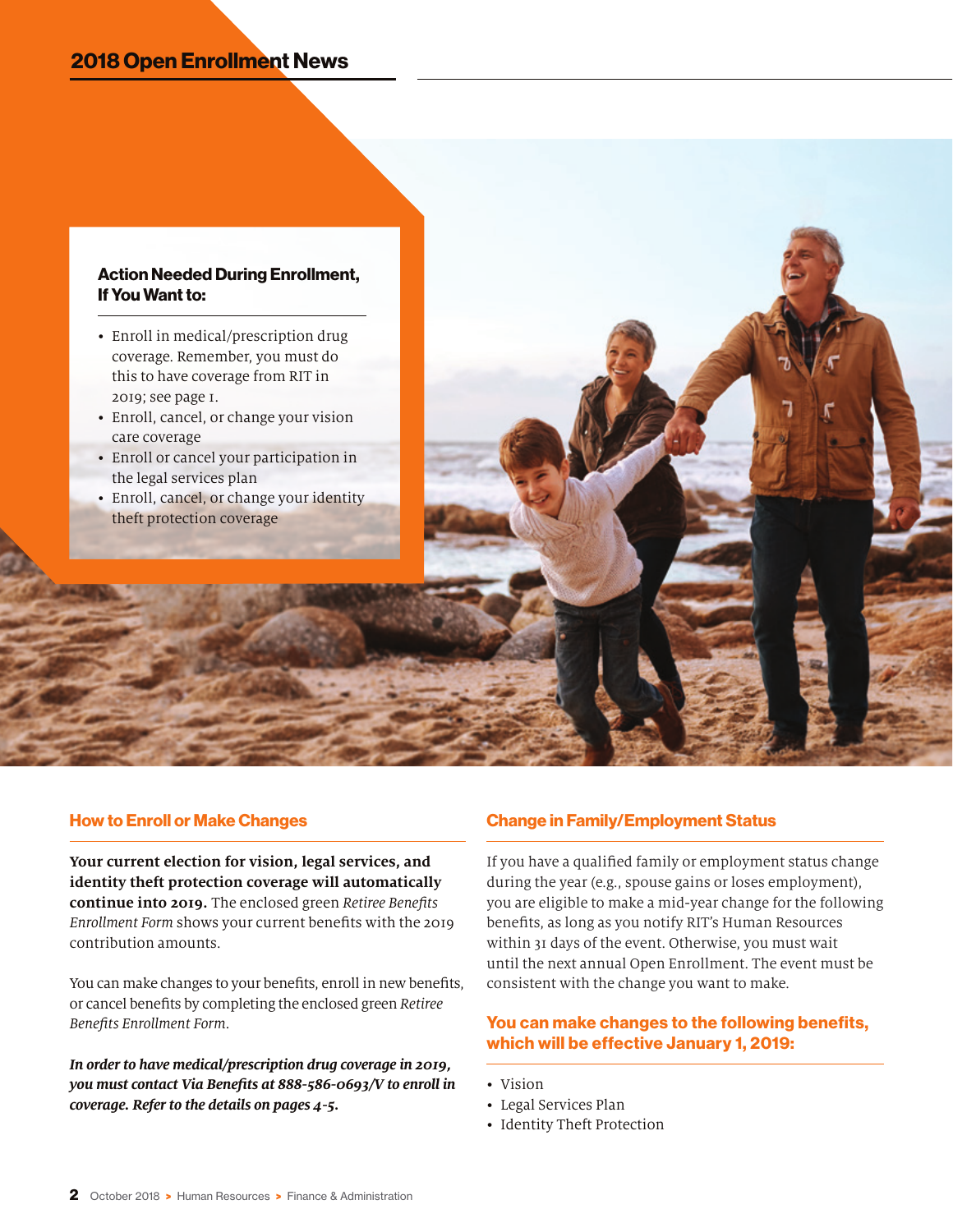#### Dental Coverage for Medicare **Retirees**

As we announced in the booklet we mailed to Medicare-eligible retirees in August, you will be able to purchase dental coverage through Via Benefits. There are a number of dental carriers and plans available, including the same MetLife coverage (at the same cost) RIT introduced to retirees a few years ago. Since the MetLife coverage and cost is the same through Via Benefits, RIT will no longer offer the MetLife coverage separately to retirees in the future.

If you are currently enrolled in RIT's dental coverage with MetLife, you can remain in that coverage. If you find other coverage through Via Benefits that better fits your needs, you can enroll in that coverage effective January 1, 2019. You can cancel your MetLife coverage by contacting MetLife directly at 800-438-6388.

The very good news is that the eligibility through Via Benefits is more flexible. If you are not currently enrolled in dental coverage, you can enroll during this fall's enrollment period directly with Via Benefits. If you do not enroll during this fall's open enrollment period, you could enroll in the future by calling Via Benefits. Please note that there may be waiting periods or other restrictions that apply when you first enroll; you can ask the Benefits Advisor at Via Benefits about the plan in which you are interested.

#### Dental Plan Reminder for Those Enrolled in COBRA

Coverage under RIT's dental plan is subject to Excellus' determination that services are medically appropriate. When you are going to have restorative services such as crowns, bridges, dentures, and implants, be sure to



have your dental provider submit a request for a predetermination before services are performed. This will ensure that you know in advance what will and will not be covered, and how much you will be required to pay.

#### New Dental ID Cards for Those Enrolled in COBRA

Excellus is changing the claims processing system it uses for dental claims. As a result, dental plan participants will receive new ID cards, with a new ID number, in the mail from Excellus by the end of December. According to Excellus, some of the advantages of the new system include:

- A simpler and easier-to-understand explanation of benefits after you have a dental service
- Access to convenient web tools 24 hours a day, seven days a week at ExcellusBCBS.com
- Ability to view your account information, benefit details, claim status, and more
- An improved member experience

Please be sure to show your dental providers your new ID card at your first visit in 2019.

#### Vision Care Coverage

Will you need to purchase eyeglasses in 2019? If so, we strongly encourage you to consider enrolling in the Vision Care plan. We have received very positive feedback from employees and retirees about RIT's Vision Care coverage with VSP.

If you go to a VSP provider, your benefits are as follows:

- \$15 copay routine eye exam
- \$20 copay for lenses, then covered in full; includes complex, multifocal, and progressive lenses
- Coatings are extra but with discount
- \$130 frame or contact lens allowance

The good news is that you have these benefits each calendar year. If you want to enroll in the Vision Care coverage, complete the enclosed green *Retiree Benefits Enrollment Form*.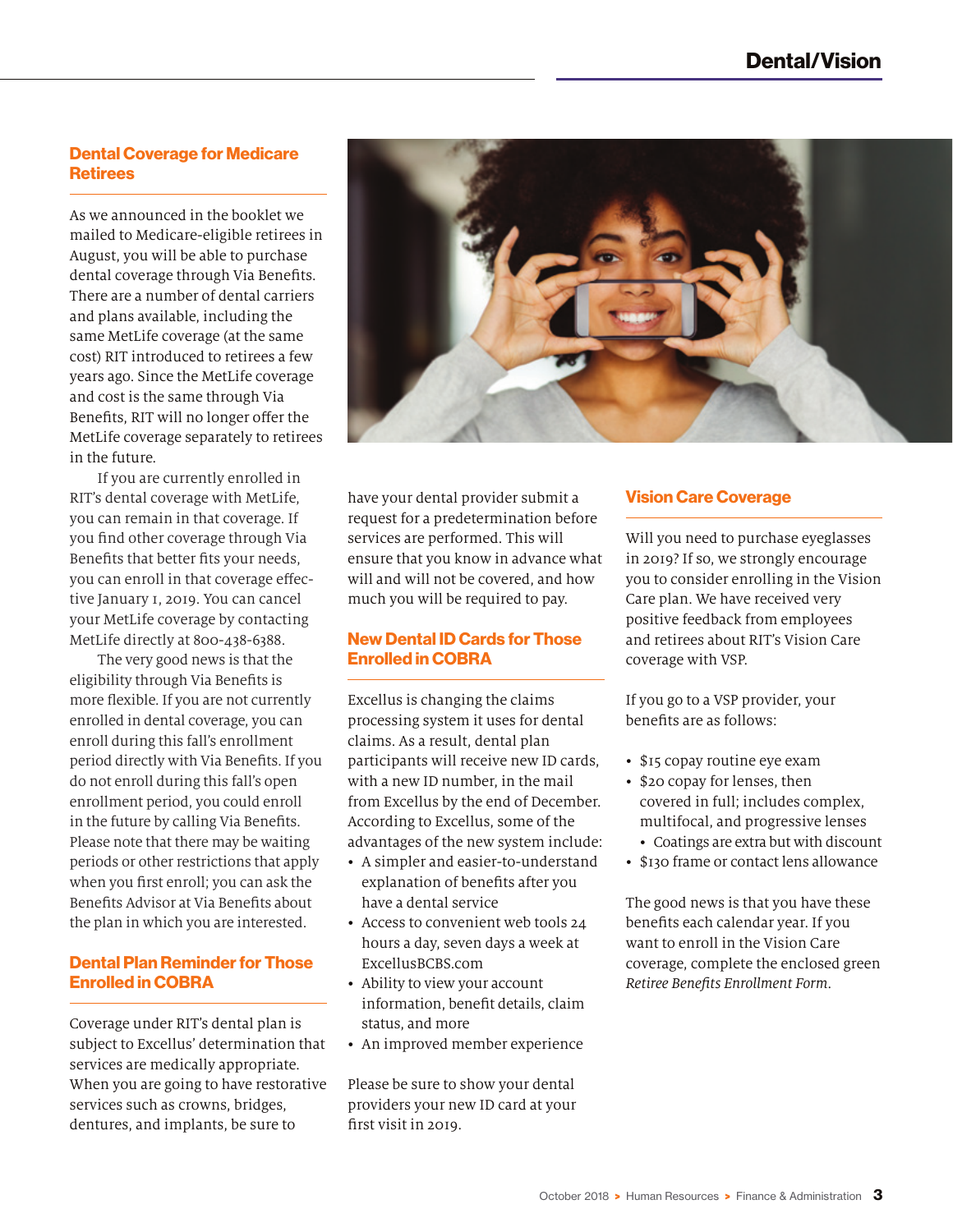#### Renaming of Retiree Cost-Sharing Groups

As you may recall, RIT has several cost-sharing groups based on when a person retired and RIT's portion of the cost varied by these groups. We will continue with these different groups with different cost sharing for pre-Medicare retirees and different Health Reimbursement Arrangement (HRA) amounts for Medicare retirees. Since the cost-sharing group terminology has been confusing, we are renaming the cost-sharing groups as follows:

#### **Group 1**

#### **(formerly the Grandfather Group)**

Those who retired before December 2004 and who were Medicare-eligible by December 2004, including spouses/ partners who were Medicare-eligible by December 2004. Also, those who were Medicare-eligible by December 2004 and who retired by June 30, 2005, are included in this group.

#### **Group 2**

#### **(formerly the Benchmark Group)**

Those who retired after December 2004 or those who retired before December 2004 but who were not Medicare-eligible (generally age 65) in December 2004, including spouses/partners who were not Medicareeligible in December 2004.

#### **Group 3**

#### **(formerly the Retiree Medical Account (RMA) Group)**

Those retirees who were hired as employees on and after January 1, 2004.

Within each group, there are differences as well. In Groups 2 and 3, RIT provides a larger subsidy to the retiree compared to the spouse/partner. In addition, there is a lower RIT subsidy for those who were part-time employees compared to those who were full-time employees. This is consistent with RIT's history of providing different levels of support for the different groups. The different levels of support will continue.

#### Introducing Via Benefits, RIT's New Medicare **Exchange**

As we announced in May, beginning in 2019, RIT will be introducing a Medicare Exchange, which will provide each Medicare-eligible retiree (and spouse/partner) with a large selection of individual medical and prescription drug plans from multiple insurance companies in their geographic

area *in place of the current employer group plans*. We have selected the Via Benefits Medicare Exchange; it has many years of experience and expertise in working with retirees from many employers.

A Medicare Exchange offers our retirees a number of advantages:

**More choice and flexibility:** With the Exchange, a wide range of coverage options will be available to better meet your medical and financial needs.

**Health Reimbursement Arrangement (HRA):** RIT will fund an HRA that will be available to each Medicareeligible person to help pay for all or part of the costs of the premiums of the selected plan. If you select a plan with a low premium, you may use the HRA funds to offset your qualifying out-of-pocket health care expenses. In addition, you will be able to carry over any unused HRA funds year to year for future expenses. If both you and your spouse/partner are Medicare-eligible and enroll in medical coverage through Via Benefits, you will share a joint HRA, offering even more flexibility.

**Individual coverage:** The retiree and spouse/partner may choose different plans from one another. This is particularly helpful if your health care needs are different, because different plans have different out-of-pocket costs.

**Expert advice:** The Exchange employs experienced, licensed, noncommissioned Medicare experts who provide individualized decision support to ensure each person makes an informed choice.

**Year-round support:** The Exchange provides customer service and support advocates during the year to assist with any coverage issues or concerns.

We are excited about RIT's new partnership with Via Benefits.

#### Resources:

In case you missed any of our earlier communications and/ or the retiree meetings that were held in early September, here are some resources you may access for information:

- Via Benefits dedicated toll-free phone line for RIT retirees: 1-888-586-0693
	- Call today to schedule an appointment for enrolling, if you have not already done so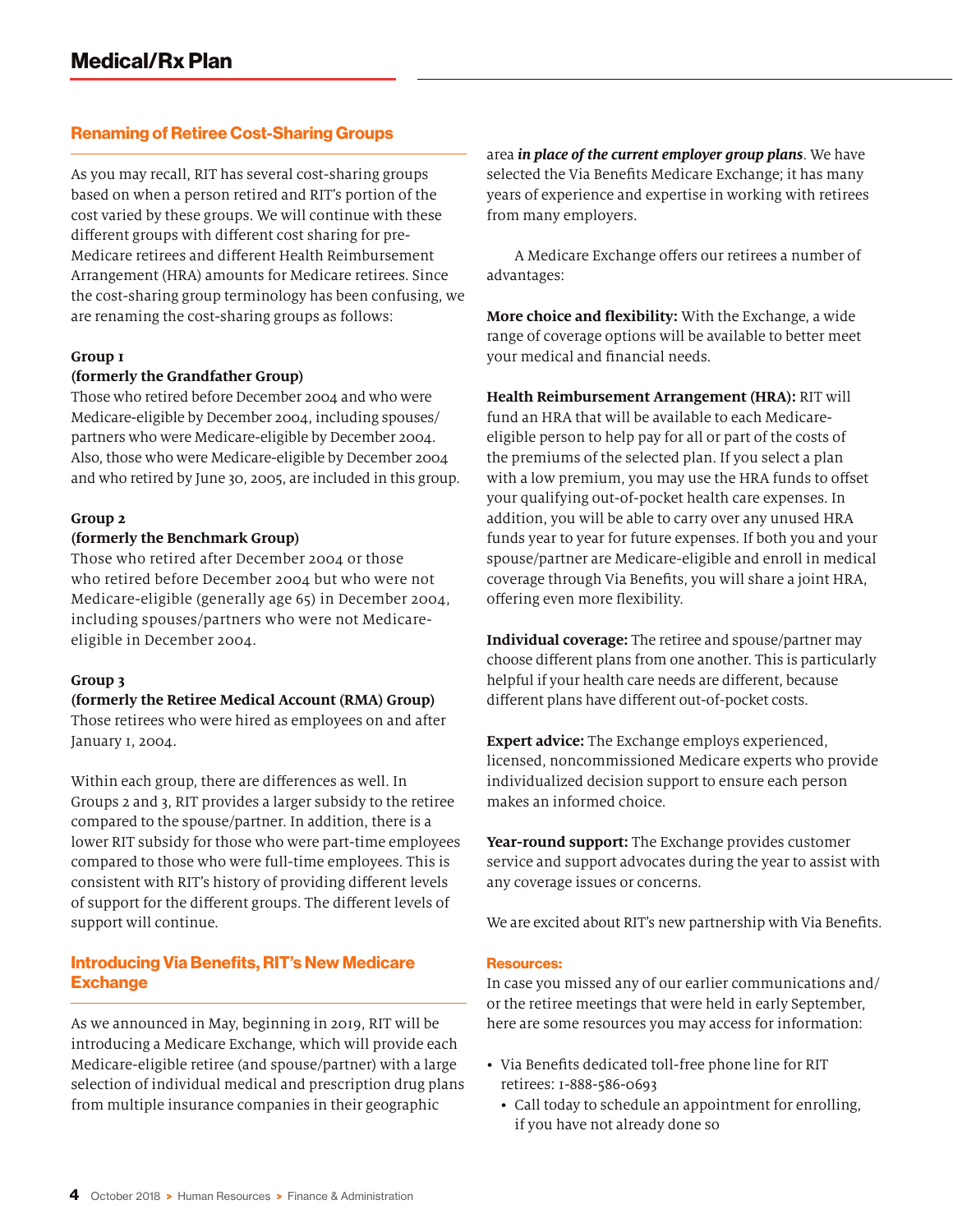- Via Benefits website for RIT retirees: https://my.ViaBenefits.com/RIT
	- Includes a link to a captioned webcast of the retiree meeting
- RIT's Human Resources website, which includes
	- RIT mailings to retirees in May and in August
	- PowerPoint slides from retiree meetings as well as the link to the captioned webcast
	- Frequently asked questions, which we continue to update as questions come in
	- RIT Benefits representative phone numbers and email addresses for general questions

### Something Extra If Needed: Catastrophic Prescription Drug Coverage

While most retirees will never reach the catastrophic level of Medicare Part D, for those few who do, RIT is providing added protection in the form of a separate "catastrophic Rx HRA." This is separate from and in addition to the funds that are in your regular HRA.

Under Medicare Part D, if you meet the annual "true out-ofpocket maximum," or TrOOP (\$5,100 in 2019), set by Medicare annually, you will pay \$3.40 for generic drugs and \$8.50 for brand name drugs in 2019—or 5% of the total cost, whichever is greater. If you have an expensive drug, 5% may be quite costly.

RIT has set a 2019 reimbursement limit of \$1,800 per person for those who reach this level. Reimbursements are not taxable unless they are for a domestic partner, as are all HRA reimbursements.

Via Benefits will administer the catastrophic Rx HRA on RIT's behalf.

## If You are Employed by RIT…

#### **The following information applies to Medicare-eligible retirees and the spouses/partners who work for RIT in any capacity on or after January 1, 2019.**

Federal law requires that the Health Reimbursement Arrangements (HRAs) be restricted to retirees and their spouses/partners. It prohibits providing HRAs to RIT employees.

Because of the federal requirements, if Medicareeligible retirees or spouses/partners work at RIT, there is an impact on their opportunity to utilize the HRA while working at RIT. To try to make it clearer, the following summarizes the various situations that may occur and what the HRA impact would be.

**If the retiree and spouse/partner are Medicare-eligible, and both are fully retired and not employed by RIT,** then there is no restriction on using the HRA to be reimbursed for eligible expenses.

#### **If the retiree or spouse/partner has been retired and has an HRA, and then either the retiree or spouse/ partner becomes employed by RIT as an adjunct:**

- Coverage through Via Benefits remains in effect;
- Neither retiree nor spouse/partner can use the HRA for expenses incurred while either is employed by RIT;
- The HRA will be credited each January when you are not employed by RIT (because adjuncts would not be working

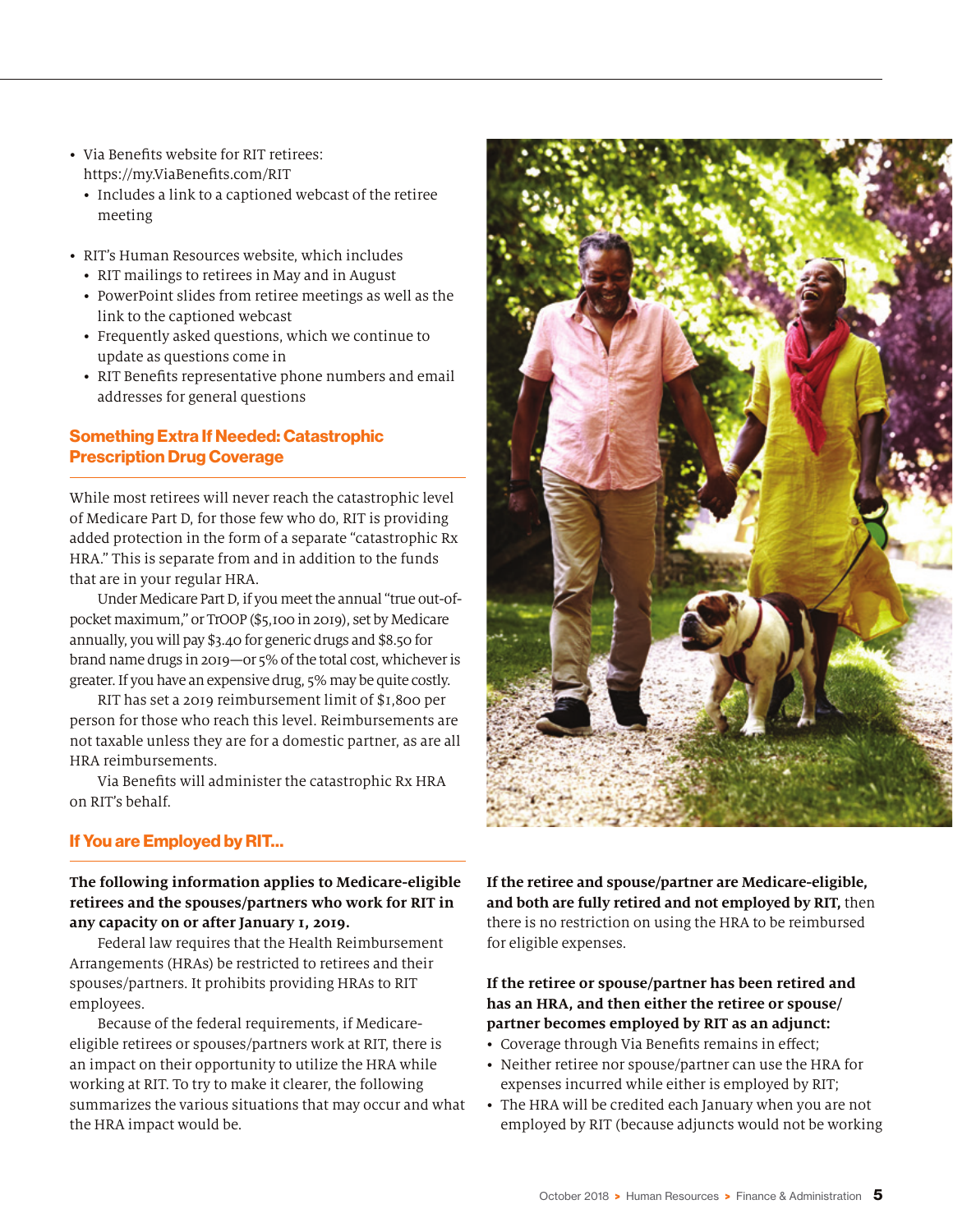at the beginning of January when HRAs are credited for the year);

- The HRA balance will carry over to future years;
- Therefore, there is no loss of HRA dollars.

#### **If the retiree or spouse/partner has been retired and has an HRA, and then either the retiree or spouse/ partner becomes employed by RIT as a regular full- or part-time employee:**

- Coverage through Via Benefits is canceled;
- Coverage is provided through RIT's employee benefit plans;
- The HRA balance is frozen upon rehire;
- Neither can use the HRA for expenses incurred while either is working at RIT;
- No new HRA credits are earned while employed by RIT;
- The HRA balance will carry over to future years;
- The frozen HRA balance will become available when the person stops being employed by RIT and both re-enroll in medical coverage through Via Benefits;
- Therefore, there is no loss of HRA dollars.

#### **If the retiree is fully retired and the spouse/partner has not retired and is a regular full- or part-time employee at RIT (whether the spouse/partner is pre-Medicare or Medicare-eligible):**

- Retiree can have coverage through Via Benefits and the HRA and use it fully, and the spouse/partner will be covered by RIT employee plans; OR
- Spouse/partner can cover retiree under RIT employee plans, in which case there will be no HRA credits.

In terms of potential financial impact, there are several factors to consider:

- Most retirees are contributing today toward the premium for their health coverage.
- Today there is no financial support from RIT for your outof-pocket medical costs such as deductibles, coinsurance, and copayments.
- Premiums for plans in the Medicare Exchange vary widely; in most if not all markets, there are plans available for \$0 premium and for very low monthly premiums. Retirees should be able to find a plan that costs less than what they are paying today toward group coverage, in most situations.

Here is an example based on actual expected costs for a relatively healthy retiree and spouse in Group 2 for the 2018 RIT group plan and a \$0 premium plan that is available

through Via Benefits in Monroe County, New York, for 2019 (example excludes prescription drugs for simplicity):

In this case, the actual annual costs of the retiree and spouse will be much lower under the Medicare Exchange with the HRA than the 2018 group coverage. While it is possible that one of them would have unexpected out-ofpocket costs, the HRA provides a layer of protection that does not exist with today's coverage. And because the unused HRA balance will carry over to future years, it is likely that this retiree and spouse will continue to build that protection for their later years when they are no longer working at RIT.

|                                                   | 2018<br><b>RIT Group</b><br>Coverage | 2019<br>Via Benefits<br>Coverage                                                                                       |  |
|---------------------------------------------------|--------------------------------------|------------------------------------------------------------------------------------------------------------------------|--|
| Retiree's and<br>spouse's premium<br>contribution | \$1,588                              | \$0                                                                                                                    |  |
| Primary care<br>physician visit                   | \$25                                 | \$15                                                                                                                   |  |
| Specialist visit                                  | \$50                                 | \$50                                                                                                                   |  |
| Out-of-pocket<br>expenses                         | Retiree pays<br>in full              | Retiree pays in<br>full, but can be<br>reimbursed for<br>eligible expenses<br>incurred while<br>not employed<br>by RIT |  |

If you have any questions about returning to work at RIT and the impact on the HRA, please contact your benefits representative in the RIT Human Resources Department.

Please know that if you work for a different employer (not RIT), including a temporary agency, there is no impact to your HRA or your ability to have your medical coverage through Via Benefits.

#### Reminder About Privacy Laws

Privacy laws prohibit health care providers and insurance companies from disclosing to another person, such as a family member, protected health information (PHI) related to your health coverage without your written authorization. Complete an authorization if you or a family member (age 18 or older) wish to designate an individual to receive information about your health care coverage and protected health information.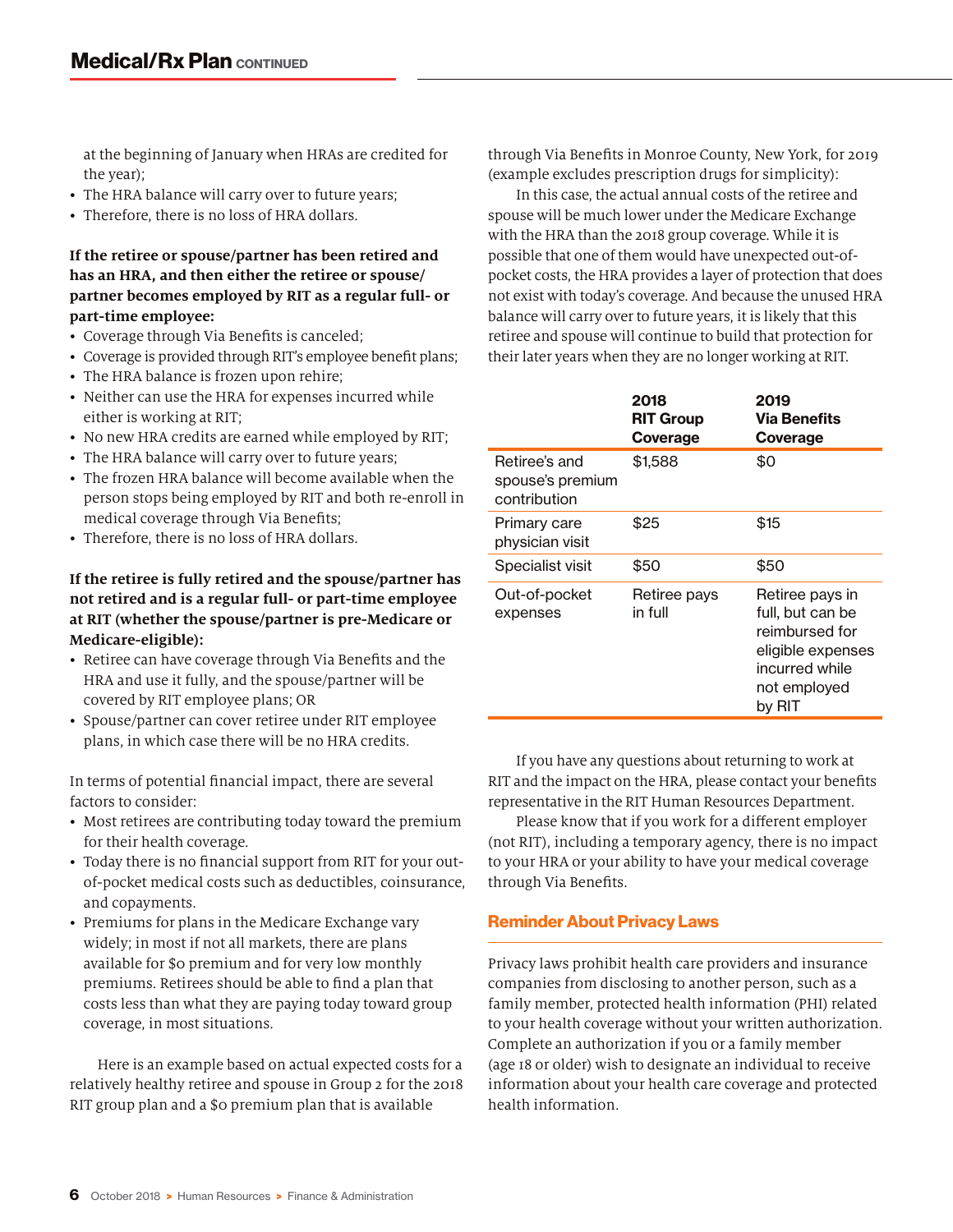# Enroll Only During the Open Enrollment Period

As an RIT retiree, you are eligible for a number of additional benefits and services summarized as follows. For details, contact the vendors directly (see back cover of newsletter for contact information) and/or refer to the HR website at www.rit.edu/benefits.

If you participated in the Group Legal Services plan, Identity Theft protection, and/or the Vision Care plan in 2018, your coverage will automatically continue in 2019. If you do not want to participate in 2019, check the appropriate box on the enclosed green 2019 *Retiree Benefits Open Enrollment Form*, sign and date the form, and return to RIT Human Resources by Wednesday, November 28, 2018.

**Group Legal Services:** Provided by Hyatt Legal Plans, this benefit provides many personal legal services nationwide through a panel of carefully selected participating attorneys. Covered services include debt matters, defense of civil lawsuits, document preparation and review, real-estate matters, traffic ticket defense, and wills and estate planning. The monthly contribution is on the enclosed green form.

**Vision Care Plan:** This national coverage is provided by VSP and is separate from the medical plan enrollment. Refer to page 3 for details. The monthly premium contribution amounts are found on the enclosed green form.

**Identity Theft Protection:** During the open enrollment period, you can enroll, cancel, or change coverage for 2019. The coverage, from a company called Identity Force, is very comprehensive and includes prevention, detection, and restoration services. The monthly premium contributions are found on the enclosed green form. Refer to the enclosed flyer for details.

#### Enroll at Any Time

**Personal Insurance:** RIT offers employees and retirees an opportunity to purchase auto, homeowners, and other kinds of personal insurance at group rates. The program is administered by Mercer Voluntary Benefits and is provided by MetLife Group Property & Casualty, one of the largest underwriters of employer-sponsored insurance programs. While rates are not guaranteed, typical savings in this program are between 10-20 percent off Metropolitan's retail insurance rates.

**Pet Insurance:** Offered at a group discount through Nationwide, this medical insurance for your pets covers thousands of medical problems and conditions related to accidents or illnesses (even cancer) for dogs, cats, birds, ferrets, rabbits, reptiles, and other exotic pets. You have the freedom to visit any licensed veterinarian.

#### RIT Services and Discounts

**Tuition Waiver:** You and your eligible family members continue to be eligible for Tuition Waiver (courses taken at RIT).

**Access Privileges to RIT Facilities:** By using your Retiree ID Card, you have access privileges to RIT facilities and services such as the Student Life Center and Wallace Library.

**RIT Email:** You may continue to have an RIT email account. From the first time your email account is activated, you will receive an annual email notice from ITS confirming you want to continue your account. Follow the instructions to keep the account.

**Barnes & Noble @ RIT:** Show your RIT Retiree ID Card and get a 10% discount on most items.

**RARES:** This not-for-profit organization provides over 400 discounts on local, regional, and national products and services. Enter code RARES1 to log in to their website.

#### Important Reminder: Review and Update Beneficiary Designations

Are your beneficiary designations up to date? Do you know who you named as your beneficiary for your retirement savings?

Events such as death, marriage, having a child, and divorce can drastically change your life. It's important that you regularly review your beneficiary designations to ensure they are up to date.

The decision to change beneficiaries depends on many factors as well as your own personal and financial situation. It is important to make updates and changes in a timely manner to ensure your benefits are distributed the way you wish them to be.

You will find information on how to update beneficiaries on the retirement plan section of the RIT HR website. If you have retirement savings at both Fidelity and TIAA, you should review and update beneficiaries at both organizations; they are separate designations.

Please remember, the unexpected can happen at any time. Don't put your loved ones in a bad situation because you didn't take the time to designate your beneficiaries.